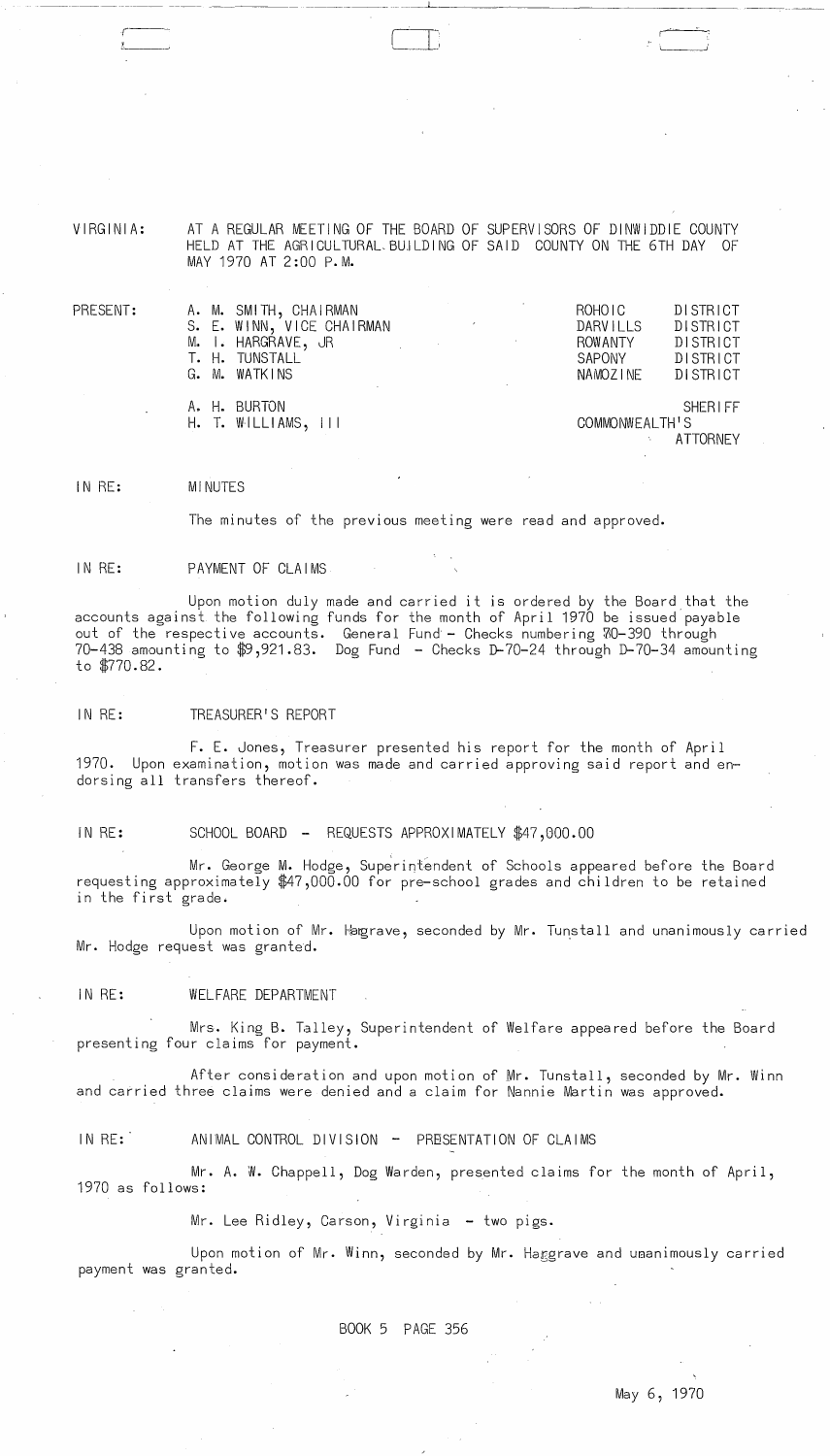Mr. Charlie Woodard, Route 6, Box 43, Petersburg, Virginia - 100 chickens

Upon motion of Mr. "inn, seconded by Mr. Tunstall and unanimously carried payment was granted.'

Mr. James E. Williams, Church Road, Virginia - wounderdg of goat.

After discussion and upon motion of Mr. Tunstall, seconded by Mr. Winn the claim was denied with a 3 to 1 vote. Mr. Tunstall, Mr. Winn and Mr. Hargrave voted<br>"aye". Mr. Watkins voted "No". Mr. Smith did not vote.

## IN RE: COLLIER YARD - 'SEABOARD COAST LINE RAILROAD

Mr. J. E. SpanIer, Engineer Seaboard Coast Line Railroad, Mr. R. V. Lan- caster, III and Mr. B. C. Medlock, Department of Highways, presented and agreement dated March 18, 1970 with the Commonwealth of Virginia, acting by and through the State Highway Commissioner of Virginia, and the Seaboard Coastlline Railroad Company, wihch agreement has been entered into on behalf of the Commonwealth and the Railroad and a requested the Board of Supervisors to approve such agreement and such relocations of railroad cross-Ings.

Upon motion of Mr. Tunstall, seconded by Mr. Watkins and unanimoysly carried, the contract aforesaid was affirmed on behalf of the Board of Supervisors and the Executive Secretary was directed to keep on file in his office a copy of said contract so that same may be examined and referred to from time to time, reference being made to such agreement on file in the Executive Secretary's Office, as aforesaid, for a more particular description of such agreement.

### IN RE: DELINQUENT TAXES - SALE OF PROPERTY FOR

H. B. Batte, Clerk of the Circuit Court having eeported to this Board that the list of Real Property in Dinwiddie County on which the taxes for 1967 were not paid had been recorded, in the Delinquent Tax Book, and totaled \$6,097.79.

Whereupon, motion was duly made by Mr. Tunstall, seconded by Mr. Winn and unanimously carried, that attorneys be consulted and plans made to sell the property on which taxes have not been paid, and,

The Clerk is requested to write each property owner on which the faxes have not been paid giving them an opportunity to pay their taxes before suits are filed.

The Chairman appointed Mr. Hagrave and Mr. Winn to meet with the judge after the letters have been mailed out to insure that action is taken.

#### IN RE: LIABILITY INSURANCE

Mr. M. L. Duke, Jr., appeared before the Board and presented the following liability insurance proposal.

Comprehensive General Liability

Personal Injury

Limits:  $$100,000$  - Per person - Bodily Injury \$300,000 - Per person - Bodily Injury - Per occurrence - Bodily Injury \$100,000 - Property Damage

Company: Hartford Accident & Indemnity Company

Premium: \$275.00 Approximate - Annual

After discussion Mr. Hagrave moved that this Coverage be extended only to the sheriff's department and to the Dog warden. Mr. Winn seconded. The motion carried.

#### IN RE: BILL H. R. 16503 NOW BEFORE CONGRESS

Upon motion of Mr. :Winn, seconded by Mr. Tunstall and unanimously carried the Board gave its support to Bill H.R. 16503 now before Congress.

--::--) ~-\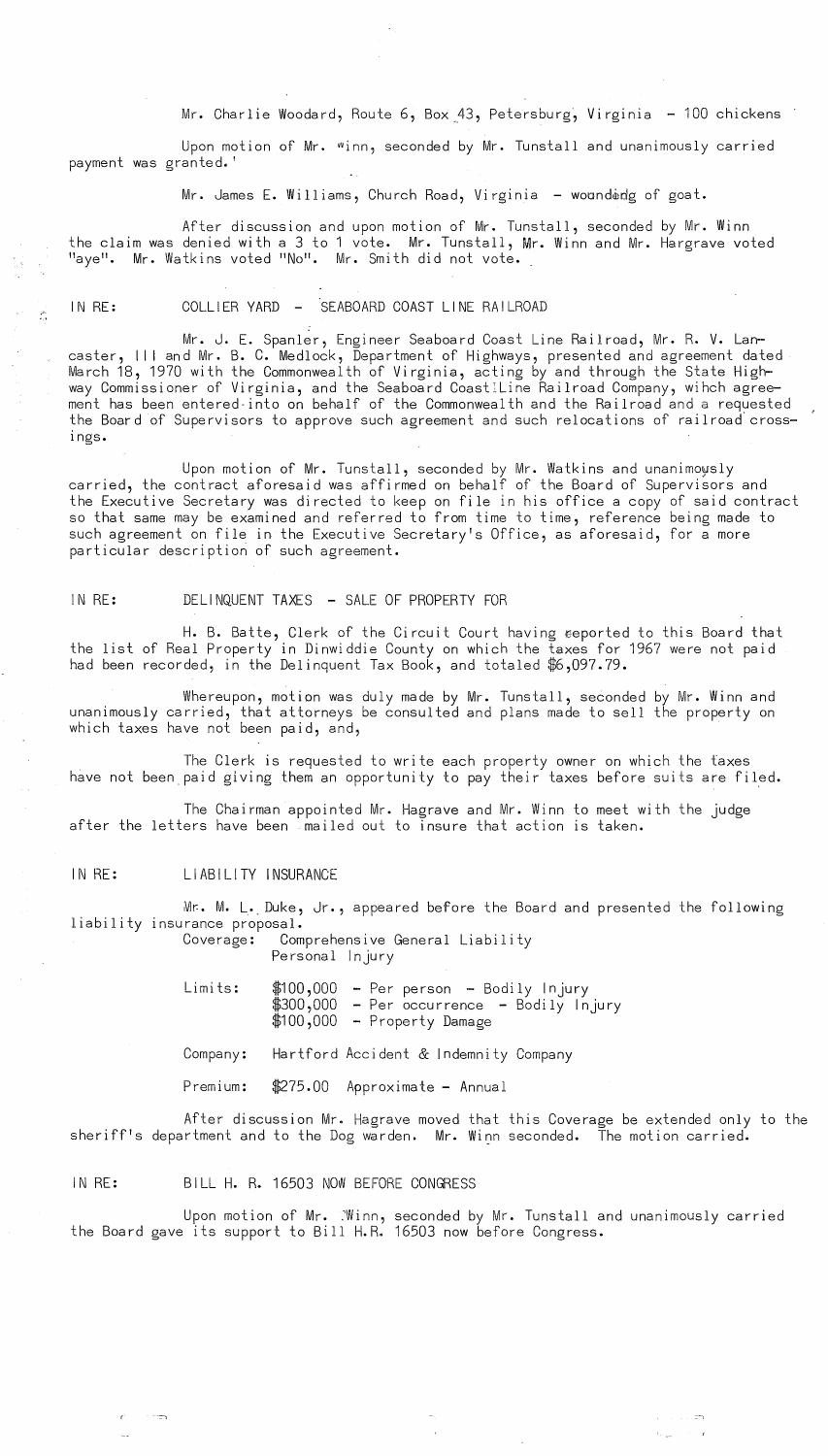# IN RE: RESOLUTION - HIGHWAY DEPARTMENT

 $\tilde{\mathscr{E}}_{\mathscr{F}_{\mathscr{F}}}$ 

» H

~.~ .,-1

,,~(; Q)

System<br>
Clk.

State

ភ្ជ C)  $\circ$   $\,\,\approx$ ~..:> .:-1 .:'" rei 0  $\circ$   $\circ$ rd (+<br>rcj (+i  $\triangleleft$ 

Mr. R. V $\overset{\bullet}{\ldots}$ Lancaster, III, District Resident Engineer and Mr. B. C. Medlock, Assistant Resident Engineer, Virginia Department of Highways appeared befoœe the Board and presented the following resolutions:

II ;

WHEREAS, Secondary Route 643, From Route 40 to Route 642, a distance of 3.20 miles, has been altered, and a new road has been constructed and approved by the State Highway Commissioner, which new road serves the same citizens as the road so altered and,

WHEREAS, certain sections of this new road follow new locations, these being shown on the attached sketch titled, "Changes in Secondary System Due to Relo-'cation and Construction on Route 643, Project 0643-026-111-C-501 Dated At Richmond, Virginia 10-24-68."

NOW, THEREFORE, BE IT RESOLVED: That the portions of Secondary Route 643, i.e., Sections 11, 12, 13, 14, 15, 16, 17, 18, 19, 20, and 21 shown in red on the sketch titled, "Changes in Secondary System Due to Relocation and Construction on Route 643, Project 0643-026-111-C-501 dated at Richmond, Virginia 10-24-68", a total distance of 1.71 miles be, and hereby is, added to the Secondary System of State Highways, pursuant to Section 33~141 of the Code of Virginia of 1950 as amended;

And further, that the sections of old location,  $\hat{x}$ , e., Sections 1, 2, 3, 4, 5, 6, 7, and 8 be abandoned on the Eastern one half of road and Section 9 to include all of old road as shown in blue on the aforementioned sketch, a total distance of 1.61 miles, be and the same hereby is, abandoned as a public road, pursuant to Section 33-76.12 of the Code of Virginia of 1950 as amended:

And further, that the State Highway Commission be requested to take the the section of the continue the sections of old location, i.e., Section 10 shown g $\heartsuit$  in yellow on the afore-mentioned sketch, a total distance of 0.09 miles, as a part of the Secondary System Highways as provided in Section 33-76.7 of the Code of Virginia of<br>1950 as amended.

ective Upon motion of Mr. Winn, seconded by Mr. Hargrave and unanimously carried the above resolution was adopted.

#### IN RE: RESOLUTION - HIGHWAY DEPARTMENT

WHEREAS, Secondary Route 636, From Route 460 to 0.02 miles S. Route 460, a distance of 0.02 miles, has been altered, and a new road has been constructed and approved by the State Highway Commissioner, which new road serves the same citizens as the road so altered and,

it/<br>Seconda<br>Seconda WHEREAS, certain sections of this new road follow new locations, these being shown on the attached sketch titled, "Changes in Secondary System Due to Relocation and Construction on Route 460, Project 6460-026-104-C-502 Dated at Richmond, Virginia 1-23-69. "

NOW, THEREFORE, BE IT RESOLWED: That the portions of Secondary Route 636, i.e., Section 6, shown in brown on the sketch titled, "Changes in Secondary System Due to Relocation and Construction on Route 460, Project 6460~026-104-C-502 dated at Richmond, Virginia 1-23-69", a total distance of 0.02 miles be, and hereby is, added to the Secondary System of State 'Highways, pursuant to Section 33-141 of the Code of Virginia of 1950 as amended;

WHEREAS, Secondary Route 708, From Route 460, \$8 0.03 miles N. Route 460, a distance of 0.03 miles, has been altered, and a new road has been constructed and approved by the State Highway Commissioner', which new road serves the same ci tizens as the road so al tered and,

WHEREAS, certain sections of this new road follow new locations, these being shown on the attached sketch titled, "Changes in Secondary System Due to Relocation and Construction on'Route 460, Project 6460-026-104-C-502 Dated At Richmond, Virginia  $1 - 23 - 69.$  "

# $BOOK$  5 PAGE 357

 $\sim$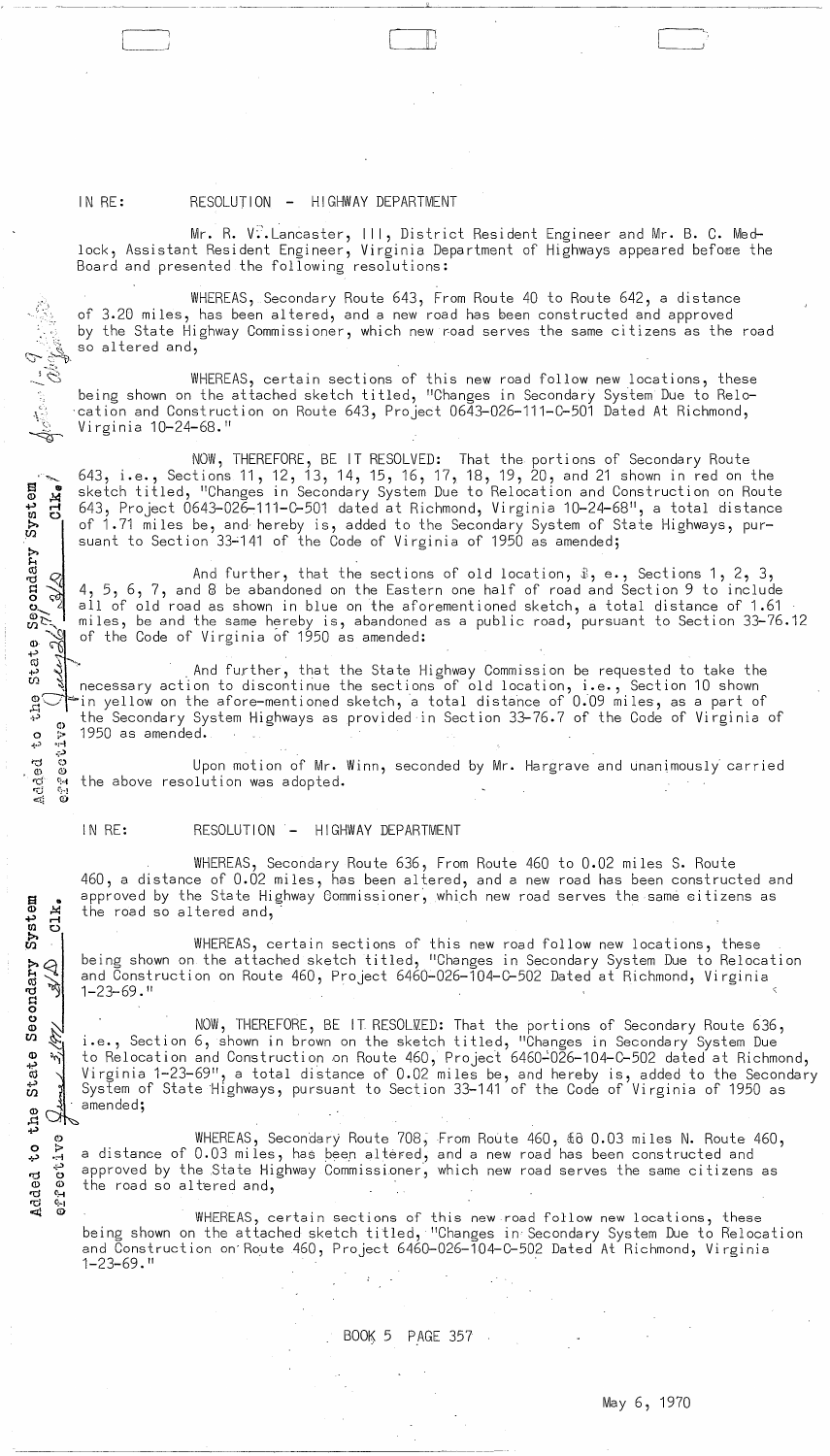NOW, THEREFORE, BE IT RESOLVED: That the portions of Secondary Road 708, i.e., Section 5, shown in brown on the sketch titled, "Changes in Secondary System Due to Relocation and Construction on Route 460, Project 6460-026-104-C-502 dated at Richmond, Virginia 1-23-69", a total distance of 0.03 miles be, and hereby is, added to the Secondary System of State Highways, pursuant to Section 33-141 of the Code of Virginia of 1950 as amended;

WHEREAS, Secondary Route 631, from Route 460, to 0.07 miles S. Route 460, a distance of 0.07 miles, has been altered, and a new road has been construction and approved by the State Highway Commissioner, which new road serves the same citizens as the road so altered, and,

WHEREAS, certain sections of this new road follow new locations, these being shown on the attached sketch titled, "Changes in Secondary System Due to Relocation and Construction on Route 460, Project 6460-026-104-C-502 Dated at Richmond, Virginia 1-23-69."

NOW, THEREFORE, BE IT RESOLVED: That the portions of Secondary Route 631, i.e., Section 4, shown in brown on the sketch titled, "Changes in Secondary System Due to Relocation and Construction on Route 460, Project 6460-026-104-C-502 Dated at Richmond, Virginia 1-23-69," a total distance of 0.07 miles be, and hereby is, added to the Secondary System of State Highways, pursuabt to Section 33-141 of the Code of Virginia of 1950 as amended;

And further, that the State Highway Commission be requested to take the necessary action to discontinue the sections of old location, i.e., Section 3, shown in yellow in the afore-mentioned sketch, a total distance of 0.10 miles, as a part of the Secondary System Highways as provided in Section 33-76.7 of the Code of Virginia of 1950 as amended.

concurs

WHEREAS, the Board of Supervisors/in the discontinuance of Route 460, Sections 1 and 2 shown in yellow in the afore-mentioned sketch.

Upon motion of Mr. Winn, seconded by Mr. Hargrave and carried the above resolution was adopted.

### IN RE: HIGHWAY DEPARTMENT - RESOLUTION

 $=$ 

WHEREAS, Secondary Route 0619, From 0.16 miles South of Route 679 to 0.10 mile South 6f Route 704, a distance of 0.34 miles, has been altered, and a new road has been cosstructed and approved by the State Highway Commissioner, which new road serves the same citizens as the road so altered and,

WHEREAS, certain sections of this new road follow new locations, these being shown on the attached sketch titled, "Changes in Secondary System Due to Relocation and Construction on Route 0619, Project 0085-026-101-P-403 Dated at Richmond, Virginia 11-14-69!'' a total distance of 0.34 miles be, and hereby is, added to the Secondary System of State Highways, pursuant to Section 33–141 of the Code of Virginia of 1950 as amended;

And further, that the sections of old location, i.e., Section 1, shown in green on the afore-mentioned sketch, a total distance of 0.19 miles, be, and the same hereby is, abandoned as a public road, pursuant to Section 33-76.12 of the Code of Virginia of 1950 as amended:

WHEREAS, Secondary Route 679, From Route 619 to 0.35 mile East of Route 619, a distance of 0.35 miles, has been altered, and a new road has been constructed and approved by the State Highway Commissioner, which new road serves the same citizens as the road so altered and,

WHEREAS, certain sections of this new road follow new locations, these being shown on the attached sketch titled, "Changes in Secondary System Due to Relocation and Construction on Route 679, Project 0085-026-101-P-403 dated at Richmond, Virginia 11-14-69. 11

NOW, THEREFORE, BE iT RESOLVED: That the portions of Secondary Route 679, i.e., Section 8, shown in brown on the sketch titled, "Changes in Secondary System Due to Relocation and Construction on Route 0085, Project 0085-026-101-P-403, dated Richmond, Virginia 11-14-69", a total distance of 0.35 miles be, and hereby is, added to the Secondary System of State Highways, pursuant to Section 33-141 of the Code of Virginia of 1950 as amended;

And further, that the sections of old location, i.e., Section 3, shown in green on the afore-mentioned sketch, a total distance of 0.31 miles, be, and the same hereby is, abandoned as a public road, pursuant to Section 33-76.12 of the Code of Virginia of 1950 as amended: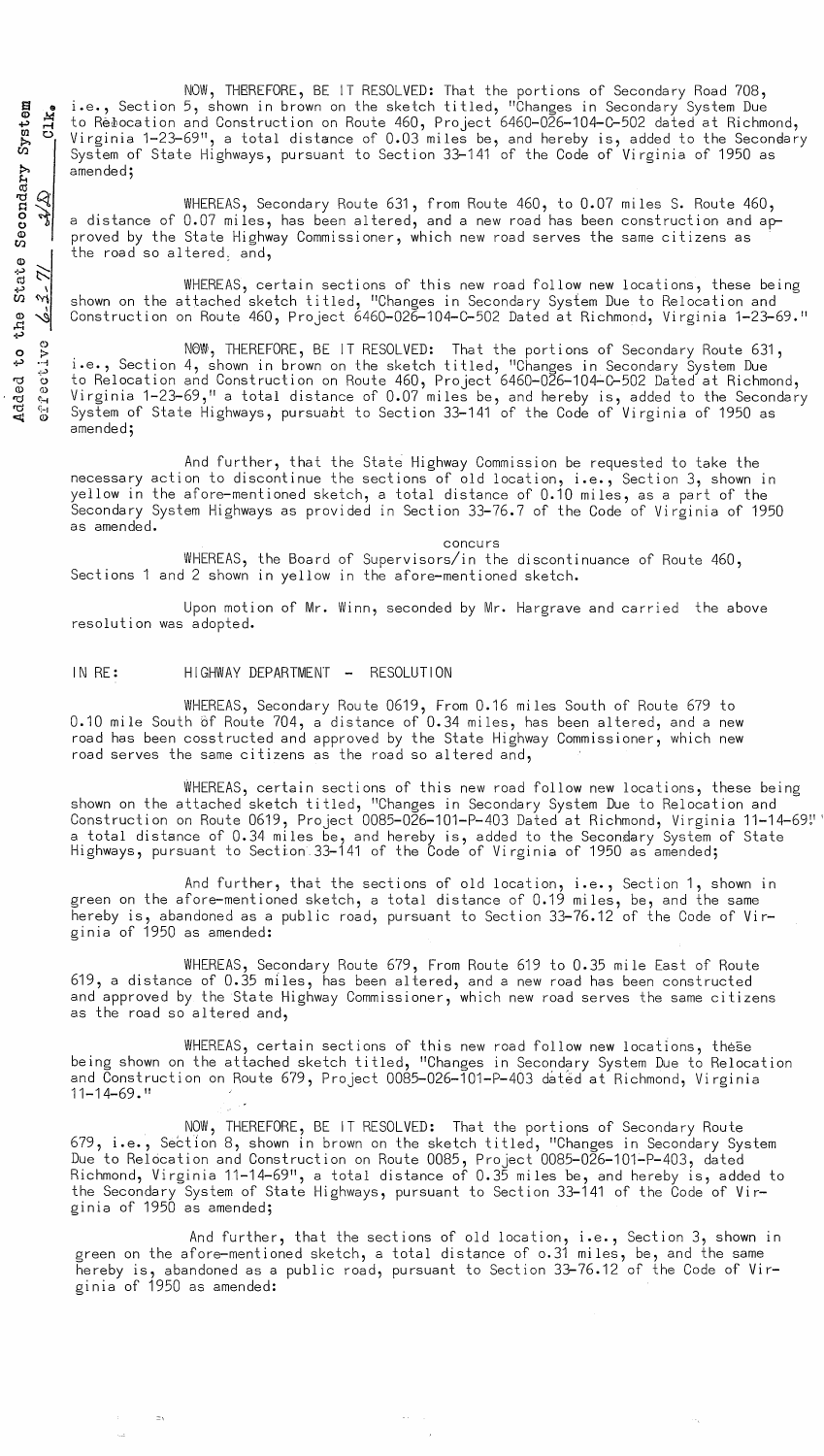'----J Ii )

And further, that the State Highway Commission be' requested to take the necessary action to discontinue the sections of old location, i.e., Section 12, shown in yellow on the afore-mentioned sketch, a total distance of 0.07 miles, as a part of the Secondary System Highways as provided in Section 33-76.7 of the Code of Virginia of 1950 as amended.

WHEREAS, Secondary Route 660, From 0.42 miles N. Route 85 to 0.11 miles S. Route 85, a distance of 0.55 miles, has been altered, and a new road has been constructed and approved by the State Highway Commissioner, which new road serves the same citizens as the road so altered and,

WHEREAS, certain sections of this new road follow new locations, these being shown on the attached sketch titled, "Changes in Secondary System Due to Relocation and Construction on Route 660, Project 0085-026-101-P-404, Dated-at Richmond, Virginia 11-14-69,'  $\overline{\phantom{a}}$ 

NOW, THEREFORE, BE IT RESOLVED: That the portions of Secondary Route 660 i.e., Sections 10 and 13, shown in brown on the sketch titled, "Changes in Secondary System Due to Relocation and Construction on Route 0085, Project 0085-026-101-P-404, dated at Richmond, Virginia 11-14-69", a total distance of 0.55 miles be, and hereby is, added to the Secondary System of State Highways, pursuant to Section 33-141 of the Code of Virginia 1950 as amended:

And further, that the sections of old location, i.e., Sections 5,6, and 11, shown in green on the afore-mentioned sketch, antotal distance of 0.27 miles, be, and the same  $\bar{h}$ ereby is, abandoned as a public road, pursuant to Section 33-76.12 of the Code of Virginia of 1950 as amended:

Upon motion of Mr. Winn, Seconded by Mr. Hargrave and unanimously carried the above resolution was adopted.

IN RE: HIGHWAY DEPARTMENT - RESOLUTION

WHEREAS, Secondary Route 0713, From Route 1, to 0.58 miles S. Route 1, a distance of 0.58 miles, has been altered, and a new road has been constructed and approved by the State Highway Commissioner, which new road serves the same citizens as the roads so al tered and,

WHEREAS, certain sections of this new road follow new locations, these being shown on the attached sketch ti tled, "Changes in Secondary System Due to Relocation and Construction on Route 0085, Project 0085-026-101-P-401, dated at Richmond, Virginia 1-16-70. "

NOW, THEREFORE, BE IT RESOLVED: That the portions of Secondary Route 0713, i.e., Section 8, shown in brown on the sketch ti tled, "Changes in Secondary System Due to Relocation and Construction on Route 0085, Project 0085-026-101-P-141, dated at Richmond, Virginia 1-16-70," a total distance of  $0.58$  miles be, and hereby is, added to the Secondary System of State Highways, 'pursuant to Section 33-141 of the Code of Virginia of 1950 as amended;

And further, that the sections of old location, i.e., Section 11, from the centerline of the existing 30' feet Right-of-Way to the East Right-of-Way line, shown in green on the afore—mentioned sketch, a total distance of 0.26 miles, be, and the same hereby is, abandoned as a public road, pursuant to Section 33—76.12 of the Code of Virginia of 1950 as amended:

WHEREAS, Secondary Route 692, From 0.35 miles W. Route 40 to 0.87 miles S. Route 40 and from Route 40 to 0.59 miles S. of Route 40, a distance of 1.11 miles, has been altered, and a new road has been constructed and approved by the State Highway Commissioner, which new road serves the same citizens as the road so altered and,

WHEREAS, certain sections of this new road follow neW location these being shown on the attached sketch titled, "Changes in Secondary System Due to Relocation and Construction on Route 0085, Project 0085-026-101-P-401 Dated at Richmond, Virginia 1--16-70. "

NOW, THEREFORE, BE IT RESOLVED: That the portions of Secondary Route 692, i.e., Sections 9 and 12, shown in brown on the sketch titled, "Changes in Secondary System Due to Relocation and Construction on Route 0085, Project 0085-026-101-P-401 dated at Richmond, Virginia 1-16-70", a total distance of 1.11 miles be, and hereby is, added to the Secondary System of State Highways, pursuant to Section 33-141 of the Code of Virginia of 1950 as amended;